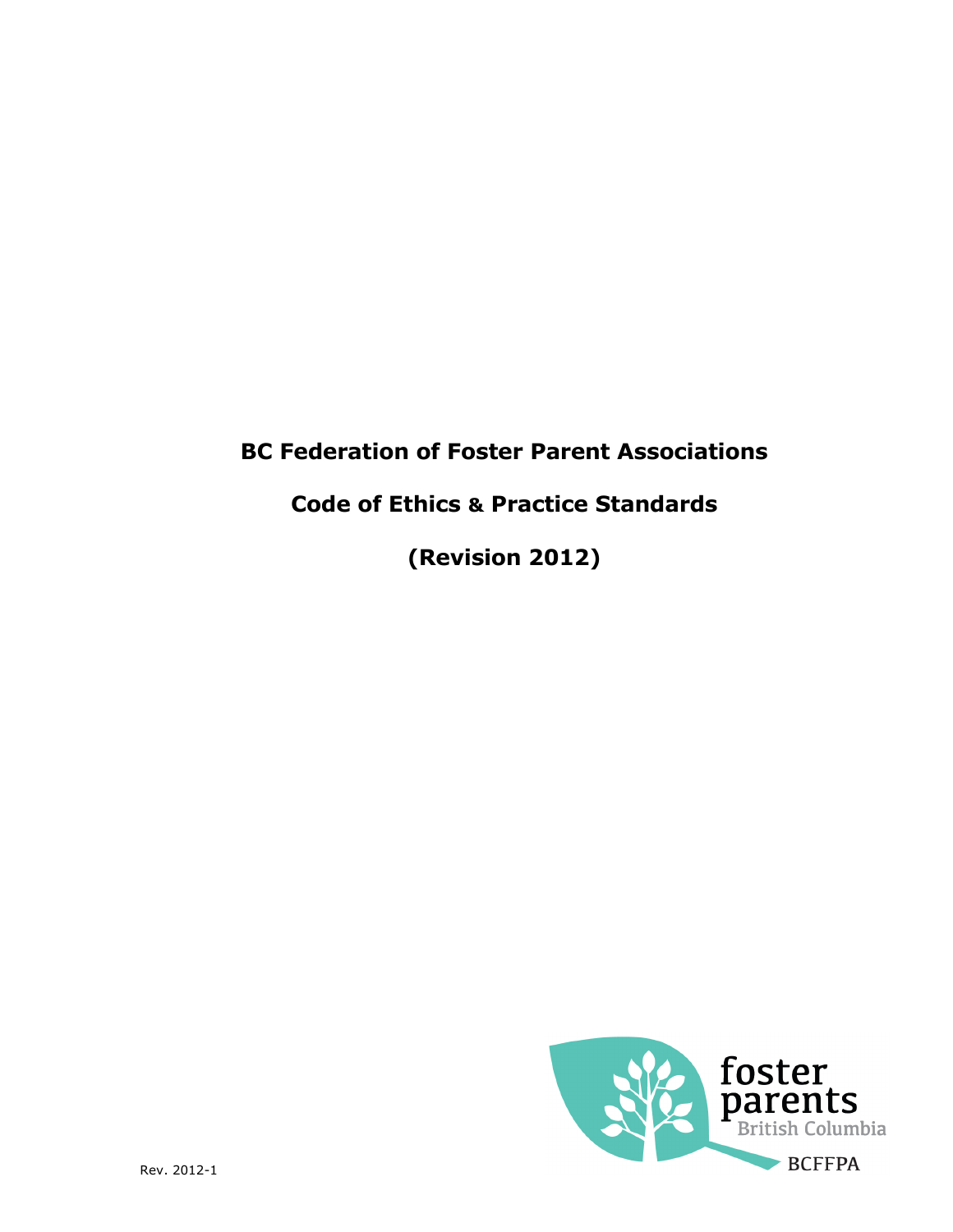The BCFFPA Code of Ethics, Practice Standards and Peer Review Guidelines document was first adopted by the membership at the 1996 AGM after 11 years of development.

The BCFFPA Code of Ethics is a living document that has developed over time to bring greater clarity, greater integration between the ethical statements and practice standards, and to ensure that the Code addresses all aspects of relationships caregivers find themselves in.

## What is a Code of Ethics?

**Ethics**, simply put, means to do the right thing. We do the right thing when we take a course of action that mitigates or minimises the degree of harm or potential harm to individuals or groups.

Code of Ethics is an expression of the values of an occupational group, and the principles that guide members' actions.

Values are what we consider to be important.

**Ethical statements** are general statements of principle that members agree to uphold.

Practice standards provide specific guidelines for actions that follow from the ethical statement.

An *ethical dilemma* arises in a situation that brings two ethical statements into conflict with each other. Judgement is often required to decide what course of action is most ethical in relation to the principles.

## What is the Purpose of a Code of Ethics?

A Code of Ethics serves the following purposes:

- Ethical statements and practice standards provide guidelines that assist us in deciding what actions to take from an ethical viewpoint.
- A Code of Ethics is the expression of values and principles of a particular occupational group for its members and the general public. It is an important element in the identity of a group.
- A Code of Ethics permits the self-regulation of an occupational group by providing a basis for developing practice standards and eventually, for reviewing the actions of its members.
- A Code of Ethics has educational value in assisting members to develop their judgement in weighing alternative courses of action in difficult situations.

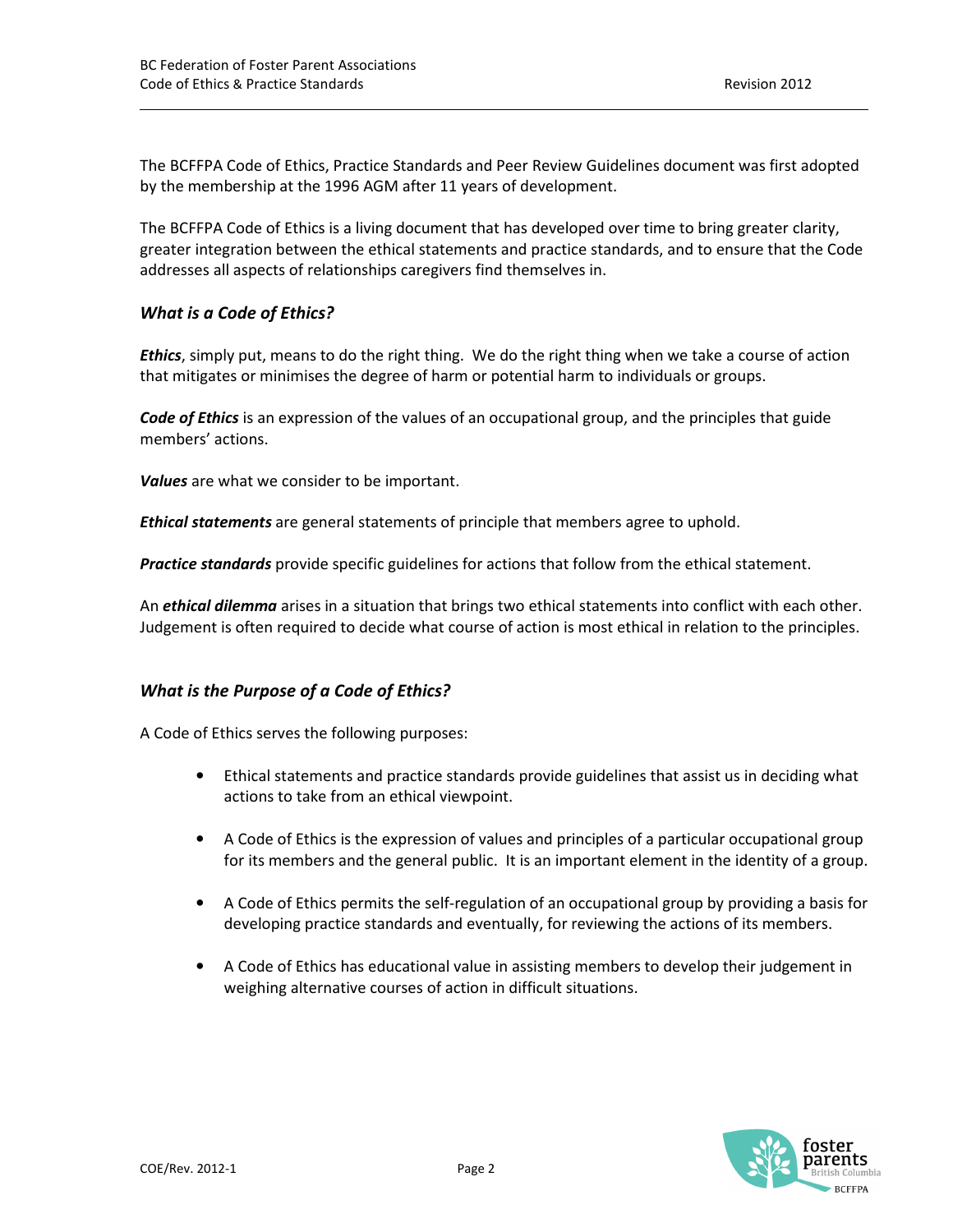# How do the Code of Ethics and Practice Standards Affect Members of the BCFFPA?

When members sign their membership applications, they indicate acceptance of the BCFFPA Code of Ethics and Practice Standards.

A process for peer review is the next stage of development. Peer review is a complex function through which an occupational group maintains accountability to the public by applying standards to its own members. The goals of peer review are self-regulation by an occupational group; the maintenance of standards and accountability; and discipline with a view to educating the individual members and the membership at large.

In the meantime, it will be important to assist members to become familiar with the Code of Ethics and Practice Standards and how they apply to fostering day-to-day.

# BCFFPA's Code of Ethics - Overview

# I. Commitment to the Foster Child and Their Family

| Value                                              | <b>Ethical Statement</b>                                                                                                           |
|----------------------------------------------------|------------------------------------------------------------------------------------------------------------------------------------|
| Safety/Nurturance                                  | I will provide a safe, nurturing environment conductive<br>to the development of each foster child.                                |
| Rights                                             | I will respect the Rights of Children in Care.                                                                                     |
| Privacy                                            | I will respect the confidentiality of the child in care and<br>the child's family.                                                 |
| Heritage/Kinship Ties                              | I will strive to support the cultural and religious heritage<br>of children in care; I will assist in maintaining kinship<br>ties. |
| Individuality                                      | I will recognise and acknowledge the individuality and<br>uniqueness of each child.                                                |
| <b>Commitment to Professional Practices</b><br>II. |                                                                                                                                    |
| Value                                              | <b>Ethical Statement</b>                                                                                                           |
| Teamwork                                           | I will work collaboratively and strive for relationships<br>based on dignity, integrity and mutual respect.                        |
| Effectiveness                                      | I will support positive professional practices in the<br>placement, planning and care of children.                                 |

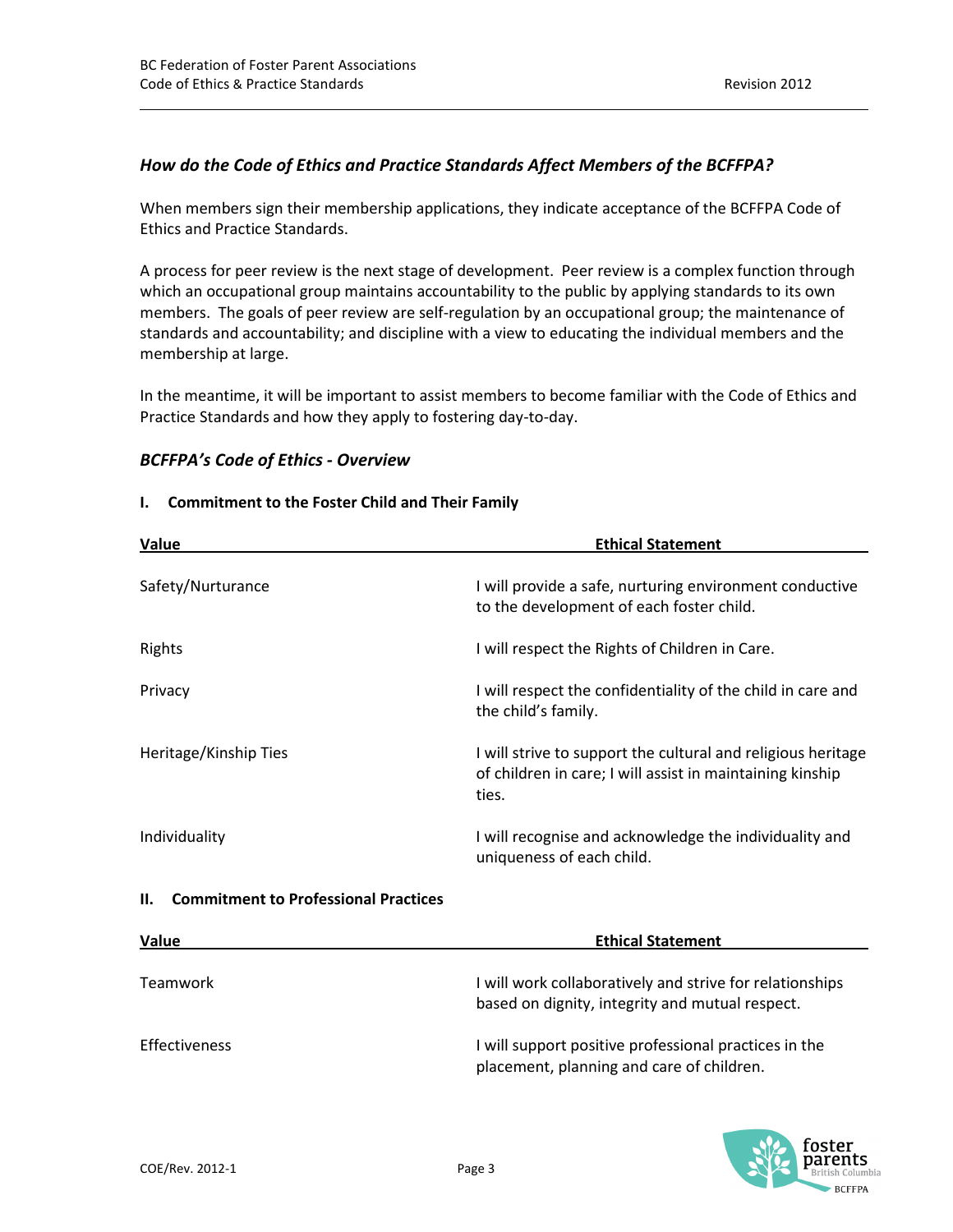# III. Commitment to the Fostering Profession

| Value                                           | <b>Ethical Statement</b>                                                                                                           |
|-------------------------------------------------|------------------------------------------------------------------------------------------------------------------------------------|
| Competence                                      | I will strive to be competent in my role as foster parent.                                                                         |
| Continuous Improvement                          | I will actively promote excellence in fostering.                                                                                   |
| Professional Development                        | I will participate in continuing education to maintain<br>and develop my skills as a foster parent.                                |
| Integrity                                       | I will not exploit my relationships within the profession,<br>the association and the community for personal or<br>financial gain. |
| Respect                                         | I will base my relationships with my colleagues on<br>dignity and mutual respect.                                                  |
| IV. Commitment to the Community                 |                                                                                                                                    |
| <b>Value</b>                                    | <b>Ethical Statement</b>                                                                                                           |
| Welfare of Children                             | I will advocate for policies and services, which will meet<br>the needs of children, families and communities.                     |
| Responsibility to the<br>Community/Public Trust | Recognising the Public Trust placed in me as a foster<br>parent, I will provide a positive role model for children                 |

and families in the community.

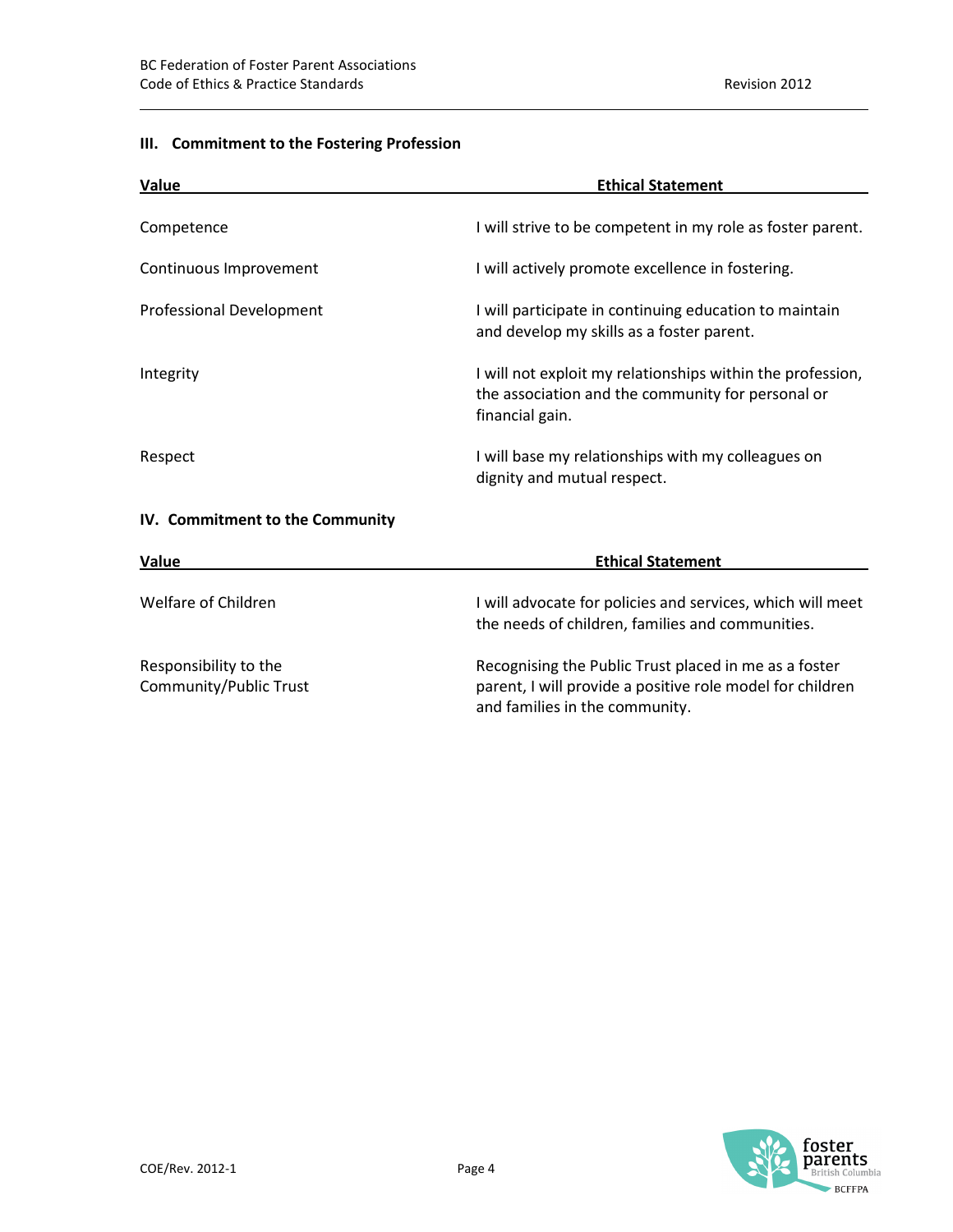# Ethical Statements and Practice Standards

## I. Commitment to the Foster Child and the Child's Family

 $\triangleright$  I will provide a safe, nurturing environment conducive to the development of each foster child.

#### Practice Standards: The foster parents will…

- Uphold the Rights of Children in Care as outlined in Part 4, Section 70 of the Child, Family and Community Services Act.
- Consult the child in planning (age and development permitting); inform the child of their plan of care and decisions that affect the child.
- Advocate for and participate in developing the child's plan of care.
- $\triangleright$  I will respect the confidentiality of the child in care and the child's family.

#### Practice Standards: The foster parent will…

- Share appropriate information about the child and child's family with other agencies and professionals only as needed or required by law.
- $\triangleright$  I will ensure that relationships with the child and child's family are based on and reflect integrity and respect.

#### Practice Standards: The foster parent will…

- Refrain from exploiting the relationship with the child or child's parents for sexual, personal or financial gain.
- Refrain from spoken words or actions that discriminate against children in care and their families.
- $\triangleright$  I will strive to support the cultural and religious heritage of children care.
- $\triangleright$  I will assist in maintaining kinship ties.

#### Practice Standards: The foster parent will…

• Support and encourage the child to preserve their cultural and religious heritage and familial connections.

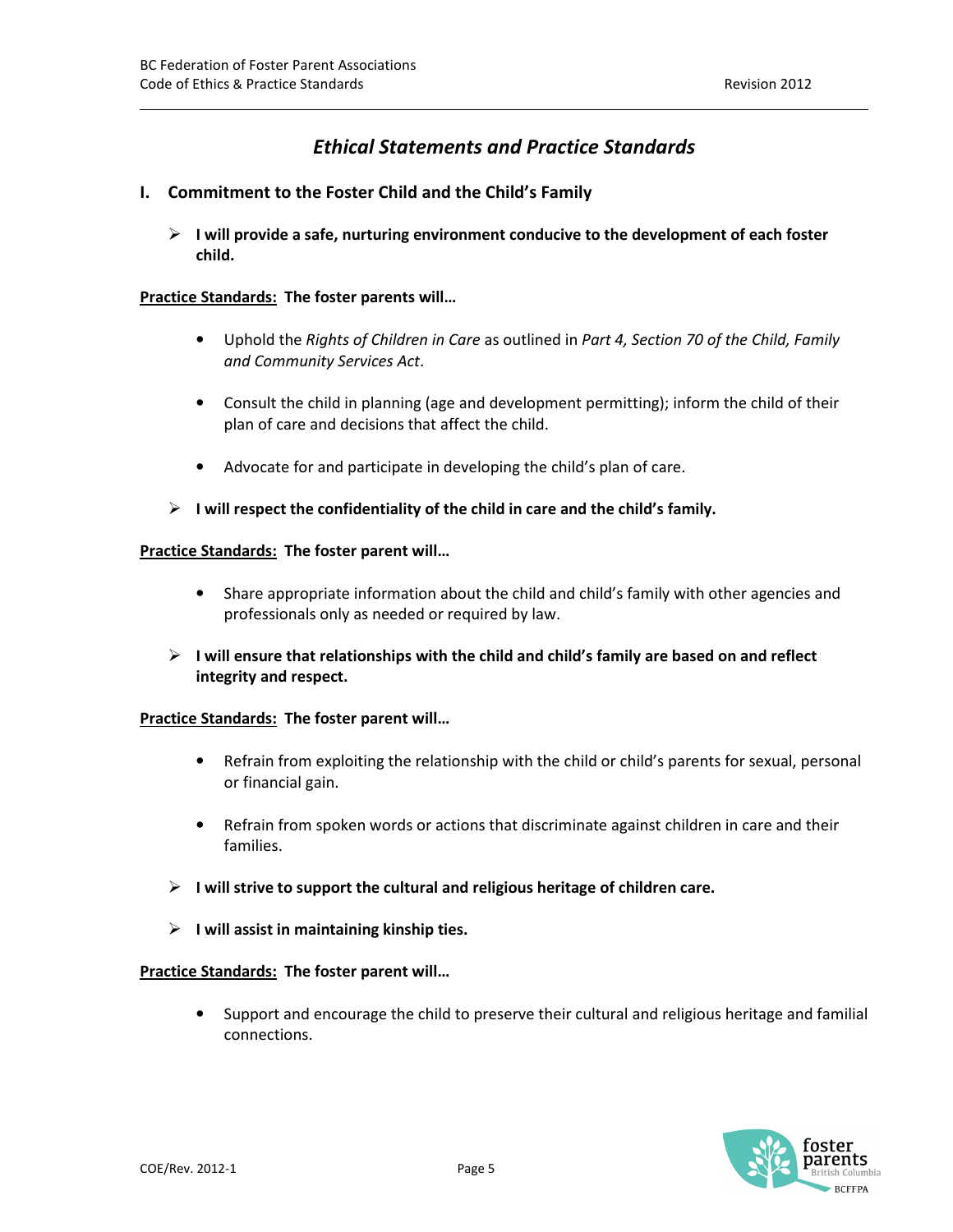- Accept children's choices to pursue or abstain from religious, cultural and linguistic activities.
- Respond to the child's ethnic and cultural heritage in a respectful manner showing an awareness of ethnic and cultural differences.
- $\triangleright$  I will recognise the individuality and uniqueness of each child.

#### Practice Standards: The foster parent will…

• Assist children in making their own choices regarding personal belongings, grooming, selection of clothing; choice of leisure or recreational activities within legal and safety guidelines.

#### II. Commitment to Professional Practices

 $\triangleright$  I will work collaboratively and strive for relationships based on dignity, integrity and mutual respect.

#### Practice Standards: The foster parent will…

- Inform all parties of basic expectations including hours of access to the home, family rules and routines.
- When necessary inform other professional parties of rights, roles and responsibilities relating to children in care.
- Share vital information about the child on a need-to-know basis with other professionals; record information shared and with whom.
- Raise issues and concerns regarding the actions of colleagues through appropriate committees, channels and representatives and in accordance with legislation and policy. Example: Duty to Report, Resolution of Issues, Protocol for Investigating Allegations of Abuse & Neglect, Peer Review Guidelines.
- $\triangleright$  I will support positive professional practices in the placement, planning and caring for children.

- Consider the needs of my biological/foster family in making decisions about taking in or retaining a child in the home.
- Accept child placements only when the terms, policies and practices permit the exercise of one's professional judgement and skills and only when the agreed upon expectations meet the skills and experience approved by my designation (ie. Regular, Level l, etc.).

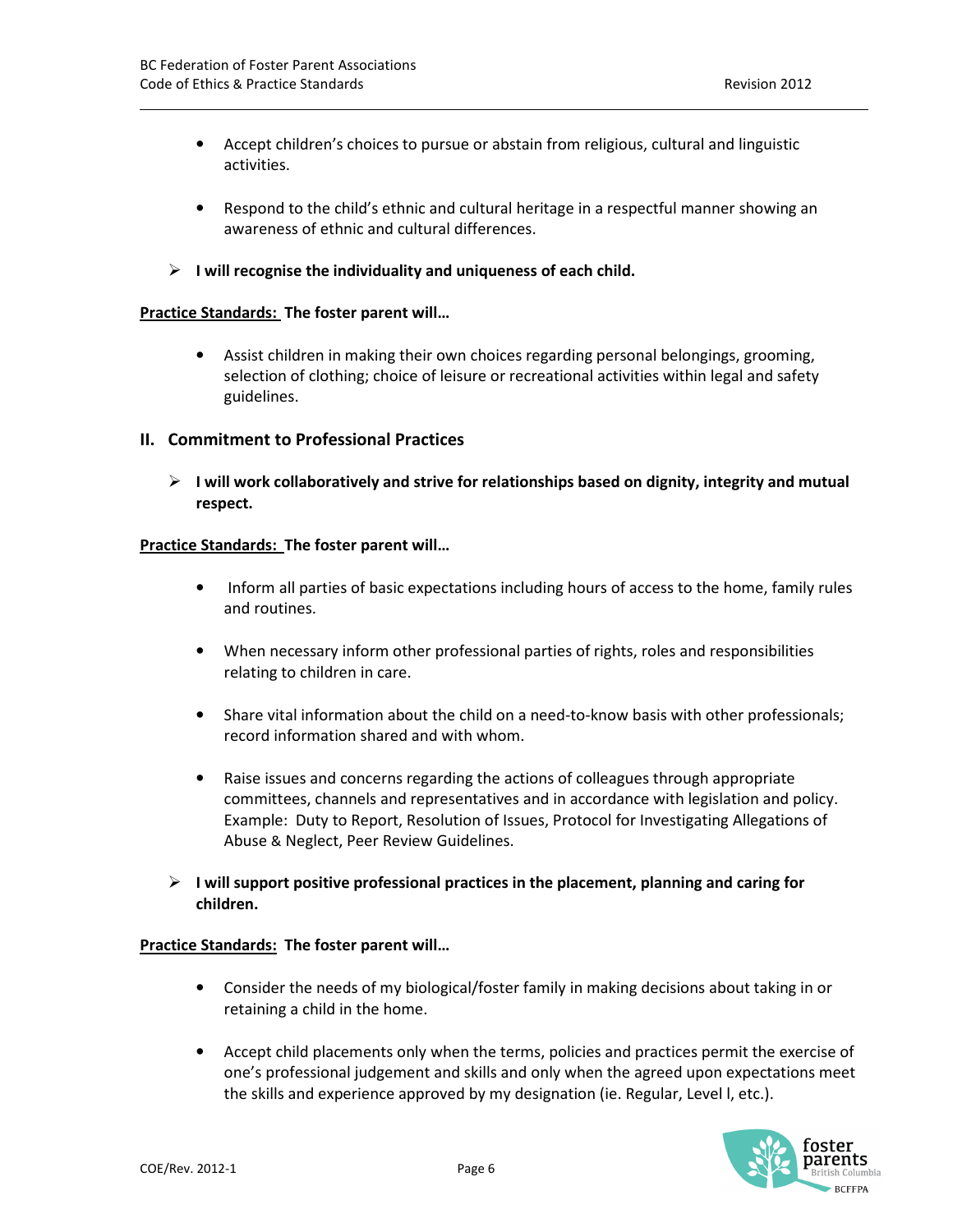- Negotiate and adhere to the terms of all contracts fairly and honestly and with respect to conditions of termination.
- Manage and account for all monies received under the Family Care Rate; maintain an up-todate record of all expenses relating to the care of the child.
- Keep records in accordance with Ministry policy:
	- reports as required by caregiver's contract
	- daily log for each child
	- Life Book for each child in care for more than 6 months
	- basic information on each child (eg. medical, school, professional contacts, historical background)

#### III. Commitment to the Fostering Profession and the Association

 $\triangleright$  I will strive to be competent in my role as foster parent.

#### Practice Standards: The foster parent will…

- Know my personal limits and recognise the need for self-care; accept no commitment that will impair the effectiveness of my service.
- Decline or withdraw from service if time needed for development of sufficient skills to care for a child poses risk to the child or members of the household.
- $\triangleright$  I will act to promote excellence in fostering.

#### Practice Standards: The foster parent will…

- Preserve and enhance the dignity and integrity of fostering in one's work within the Association and the community.
- $\triangleright$  I will participate in continuing education to maintain and develop my skills as a foster parent.

- Recognize the need for lifelong learning based on self-assessment of strengths and weaknesses.
- Participate in education or training as specified in BCFFPA training criteria to develop, maintain and update skills.

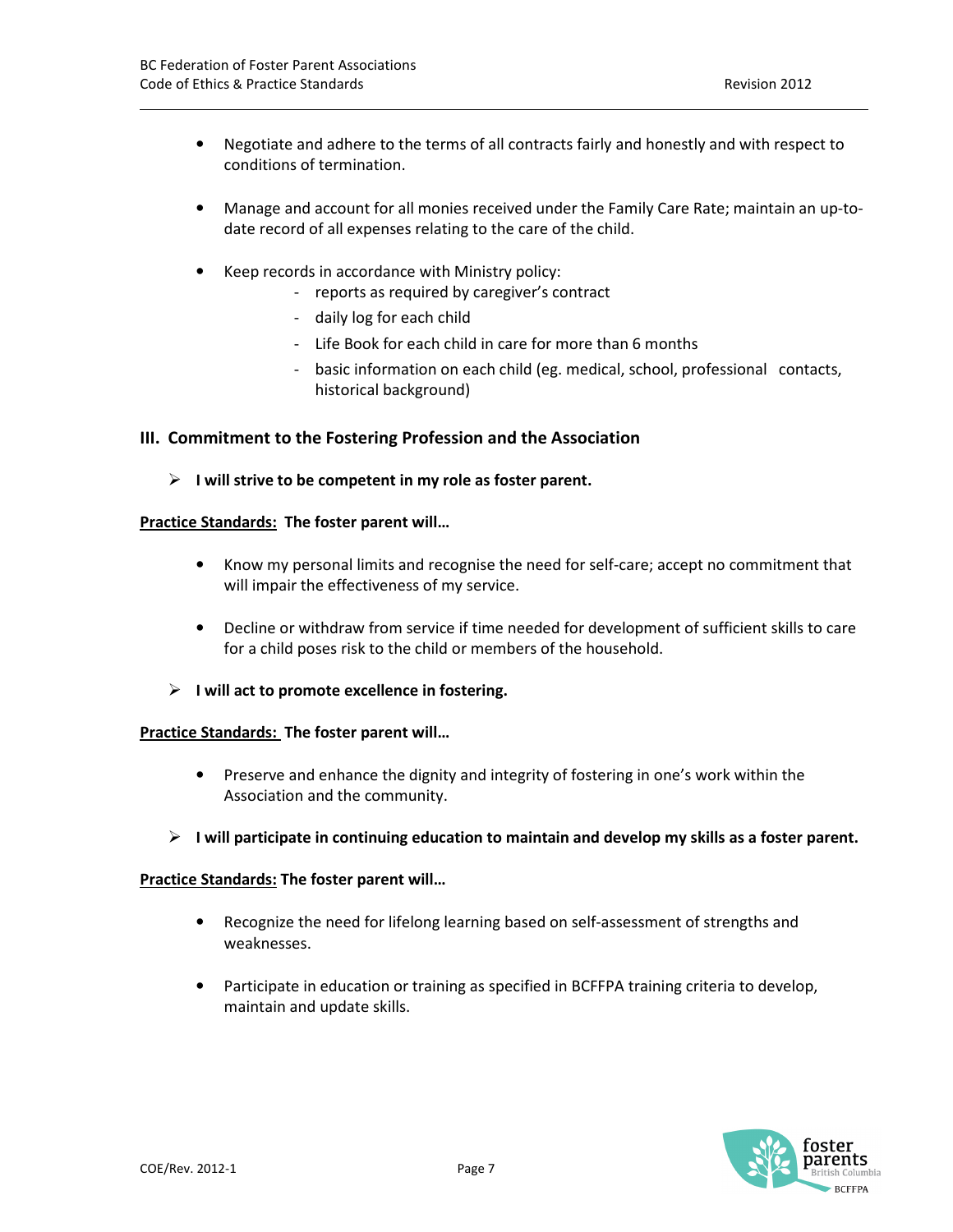- $\triangleright$  I will not exploit my relationships within the profession, the association and the community for personal or financial gain.
	- Permit no exploitation of one's professional position for gain or benefit in other contexts.
	- Ensure that outside interests do not interfere with professional judgement.
	- Recognize the potential for both actual and perceived conflict of interest where dual relationships exist with organizations, colleagues or families.
	- Disclose a conflict where one exists and remove one's self from discussion and voting.
	- Accept no gifts or gratuities of significance that may potentially influence one's judgment in the exercise of professional duties.
- $\triangleright$  I will base my relationships with colleagues on dignity and mutual respect.

#### Practice Standard: The foster parent will...

- Respectfully and accurately represent the views of colleagues.
- Base views on personal observations and accurate presentation of the facts.
- Use appropriate channels to express opinions, concerns and other responses.
- Demonstrate respect in one's interactions with colleagues regardless of ability, culture, gender, socio-economic status, sexual orientation, race and religion.
- Show no tolerance for behaviour that undermines the dignity or self-esteem of any individual.

#### IV. Commitment to the Community

 $\triangleright$  I will advocate for policies and services, which will meet the needs of children, families and communities.

- Identify barriers to services and gaps in services; direct recommendations for new or improved services through appropriate channels.
- Attend community and service provider forums when possible to do so.